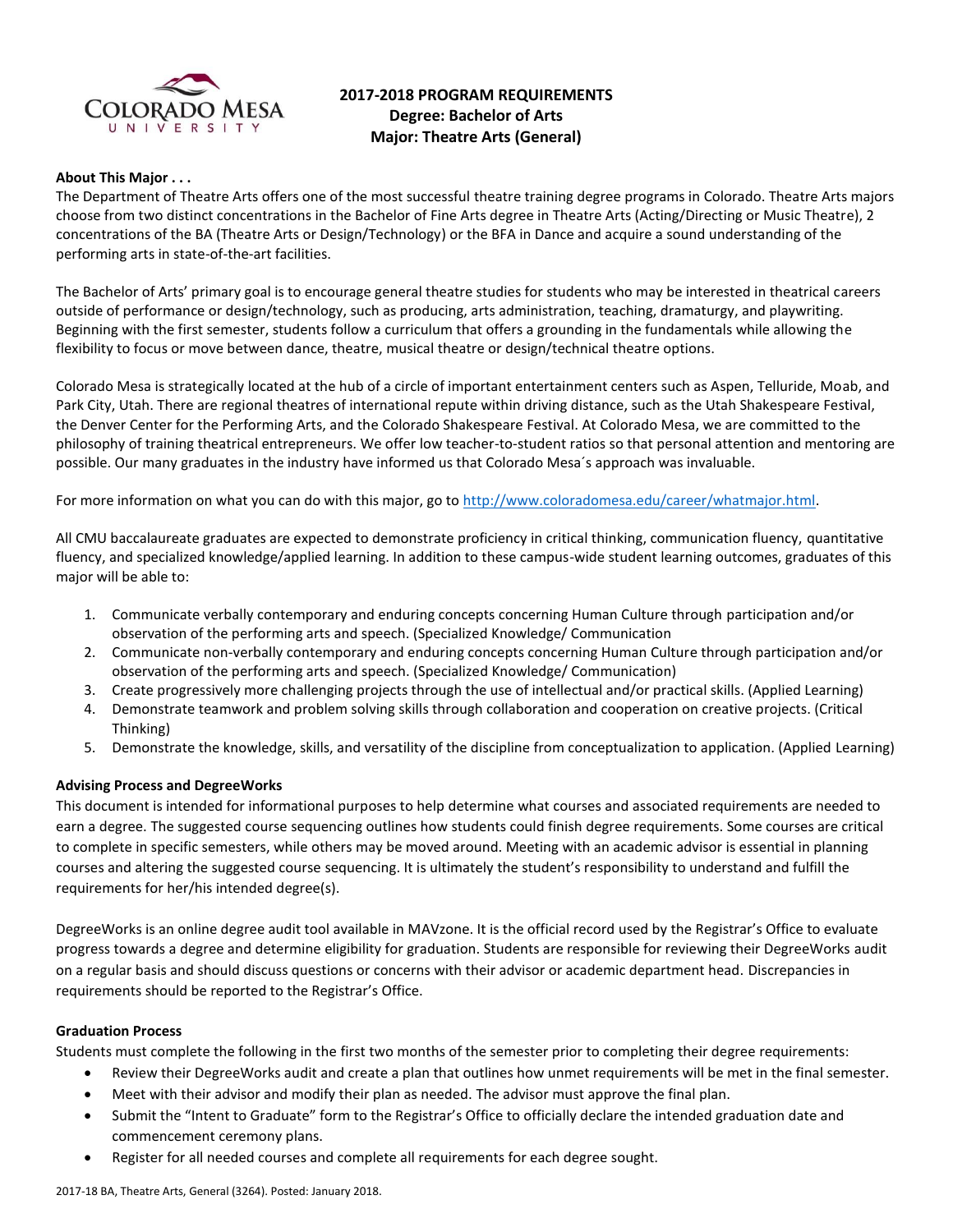Submission deadlines and commencement details can be found at [http://www.coloradomesa.edu/registrar/graduation.html.](http://www.coloradomesa.edu/registrar/graduation.html)

If a student's petition for graduation is denied, it will be her/his responsibility to consult the Registrar's Office regarding next steps.

# **INSTITUTIONAL DEGREE REQUIREMENTS**

The following institutional degree requirements apply to all CMU baccalaureate degrees. Specific programs may have different requirements that must be met in addition to institutional requirements.

- 120 semester hours minimum.
- Students must complete a minimum of 30 of the last 60 hours of credit at CMU, with at least 15 semester hours in major discipline courses numbered 300 or higher.
- 40 upper-division credits (an alternative credit limit applies to the Bachelor of Applied Science degree).
- 2.00 cumulative GPA or higher in all CMU coursework.
- A course may only be used to fulfill one requirement for each degree/certificate.
- No more than six semester hours of independent study courses can be used toward the degree.
- Non-traditional credit, such as advanced placement, credit by examination, credit for prior learning, cooperative education and internships, cannot exceed 30 semester credit hours for a baccalaureate degree; A maximum of 15 of the 30 credits may be for cooperative education, internships, and practica.
- Pre-collegiate courses (usually numbered below 100) cannot be used for graduation.
- Capstone exit assessment/projects (e.g., Major Field Achievement Test) requirements are identified under Program-Specific Degree Requirements.
- The Catalog Year determines which program sheet and degree requirements a student must fulfill in order to graduate. Visit with your advisor or academic department to determine which catalog year and program requirements you should follow.
- See "Requirements for Undergraduate Degrees and Certificates" in the catalog for a complete list of graduation requirements.

### **PROGRAM-SPECIFIC DEGREE REQUIREMENTS**

2.00 cumulative GPA or higher in coursework toward the major content area.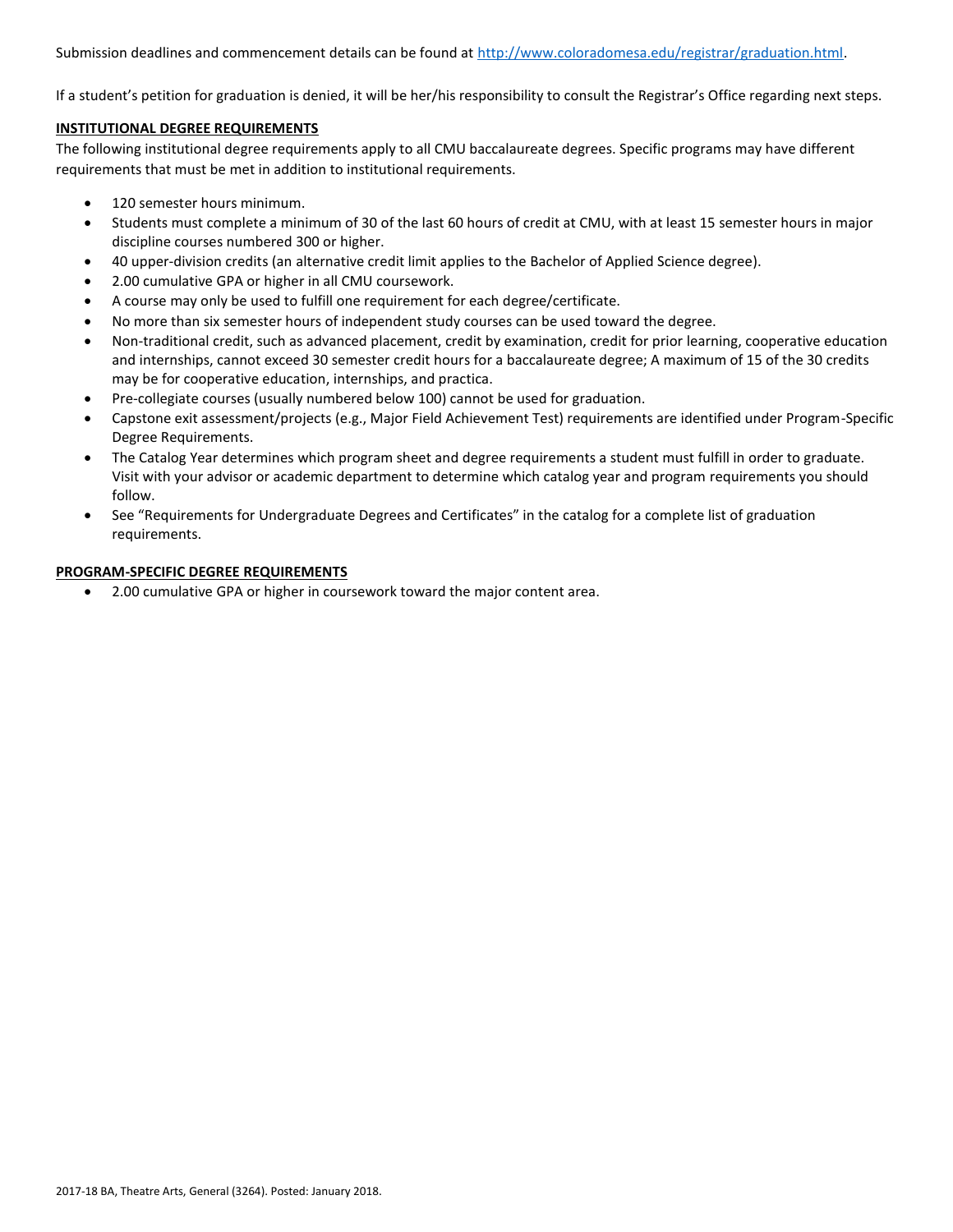# **ESSENTIAL LEARNING REQUIREMENTS** (31 semester hours)

See the current catalog for a list of courses that fulfill the requirements below. If a course is an Essential Learning option and a requirement for your major, you must use it to fulfill the major requirement and make a different selection for the Essential Learning requirement.

**English** (6 semester hours, must receive a grade of "C" or better and must be completed by the time the student has 60 semester hours.)

- ENGL 111 English Composition (3)
- ENGL 112 English Composition (3)

**Mathematics** (3 semester hours, must receive a grade of "C" or better, must be completed by the time the student has 60 semester hours.)

MATH 110 - College Mathematics (3) or higher

### **Humanities** (3 semester hours)

 $\Box$  Select one Humanities course (3)

### **Social and Behavioral Sciences** (6 semester hours)

- $\Box$  Select one Social and Behavioral Sciences course (3)
- $\square$  Select one Social and Behavioral Sciences course (3)

# **Natural Sciences** (7 semester hours, one course must include a lab)

- $\square$  Select one Natural Sciences course (3)
- $\Box$  Select one Natural Sciences course with a lab (4)

# **History** (3 semester hours)

 $\Box$  Select one History course (3)

# **Fine Arts** (3 semester hours)

 $\Box$  Select one Fine Arts course (3)

# **OTHER LOWER-DIVISION REQUIREMENTS**

**Wellness Requirement** (2 semester hours)

- $\Box$  KINE 100 Health and Wellness (1)
- $\Box$  Select one Activity course (1)

# **Essential Learning Capstone** (27 semester hours)

Essential Learning Capstone must be taken after completion of the Essential Learning English and Mathematics requirements, and when a student has earned between 45 and 75 hours.

- ESSL 290 Maverick Milestone (3)
- $\square$  ESSL 200 Essential Speech (1)

**FOUNDATION COURSES** (27 semester hours, must complete Theatre courses prior to Junior Year)

- $\Box$  THEA 130 Script Analysis (3)
- $\Box$  THEA 153 Beginning Acting (3)
- MANG 201 Principles of Management (3)
- $\Box$  MARK 231 Principles of Marketing (3)
- $\Box$  One of the following courses:

THEA 141 - Theatre Appreciation (3)

DANC 115 - Dance Appreciation (3)

FINE 101 - The Living Arts (3)

Two consecutive classes in the same foreign language (6 semester hours). Must receive a grade of "C" or better. FLAS 114 & 115 will NOT fulfill this requirement.

| ______ | -- |          |  |
|--------|----|----------|--|
|        | __ | ________ |  |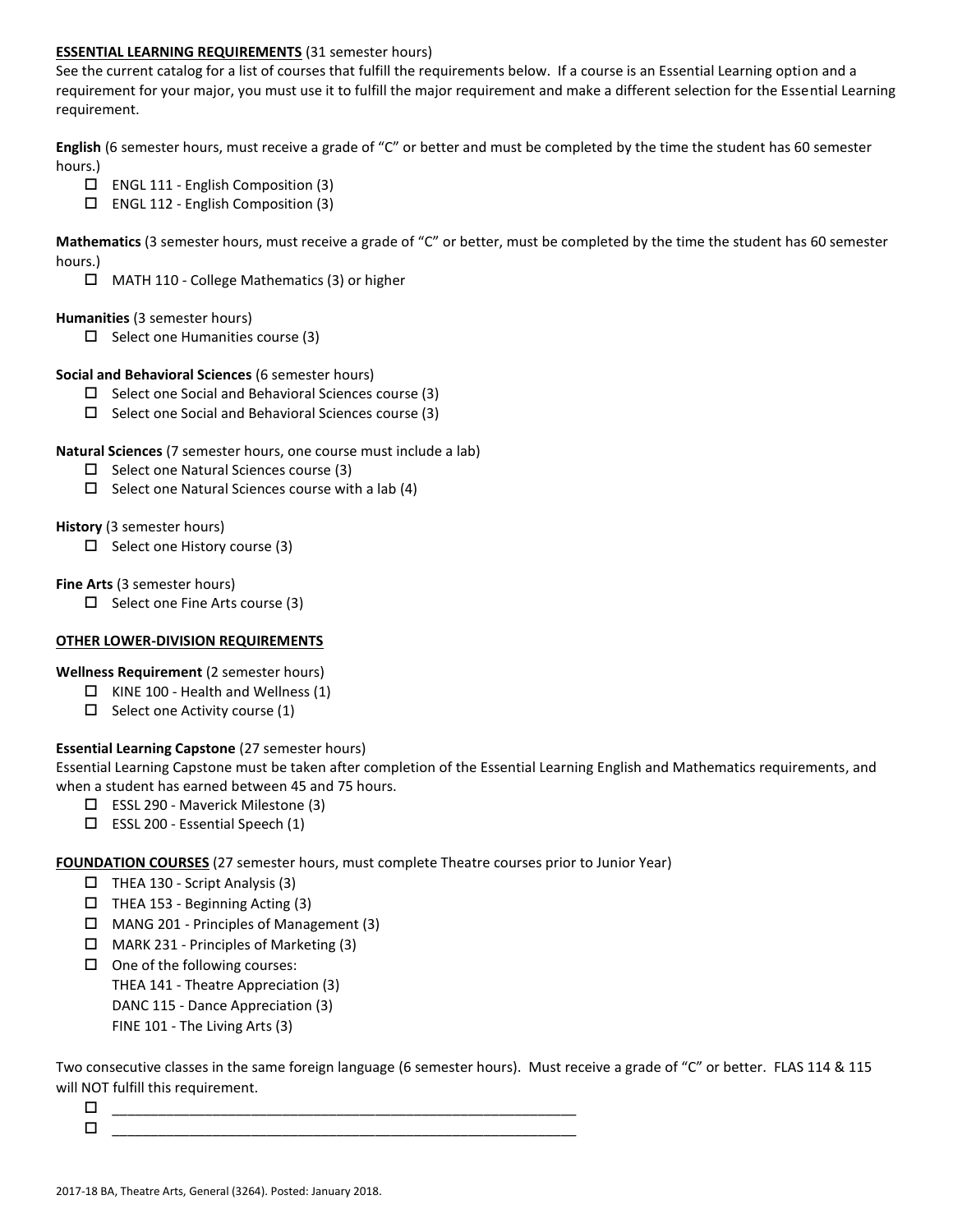Three of the following courses (6 semester hours):

| THEA 102 - Introduction to Theatre Technology: Stagecraft (2)       |
|---------------------------------------------------------------------|
| THEA 103 - Introduction to Theatre Technology: Costume (2)          |
| THEA 104 - Introduction to Theatre Technology: Lighting (2)         |
| THEA 105 - Introduction to Theatre Technology: Sound Technology (2) |
|                                                                     |
|                                                                     |
|                                                                     |

**BA, THEATRE ARTS (GENERAL) REQUIREMENTS** (29 semester hours)

| <b>History</b> (6 semester hours)                     |  |
|-------------------------------------------------------|--|
| Two of the following courses:                         |  |
| THEA 331 - Theatre History I (3)                      |  |
| THEA 332 - Theatre History II (3)                     |  |
| DANC 315 - History and Philosophy of Dance I (3)      |  |
| DANC 316 - History and Philosophy of Dance II (3)     |  |
| THEA 341 - Musical Theatre History and Literature (3) |  |
| П                                                     |  |
|                                                       |  |
|                                                       |  |
|                                                       |  |

**Practice** (8 semester hours)

Eight of the following courses:

| THEA 147, 148, 247, 248, 347, 348, 447, 448 - Drama Performance (1)     |  |  |  |  |
|-------------------------------------------------------------------------|--|--|--|--|
| DANC 156, 256, 356, 456 - Dance Performance (1)                         |  |  |  |  |
| THEA 119, 120, 219, 220, 319, 320, 419, 420 - Technical Performance (1) |  |  |  |  |
| THEA 117, 118, 217, 218, 317, 318, 417, 418 - Play Production (1)       |  |  |  |  |
| □                                                                       |  |  |  |  |
| □                                                                       |  |  |  |  |
| □                                                                       |  |  |  |  |
| □                                                                       |  |  |  |  |
| □                                                                       |  |  |  |  |
| □                                                                       |  |  |  |  |
| □                                                                       |  |  |  |  |
|                                                                         |  |  |  |  |

# **Career Preparation and Capstone** (6 semester hours)

- $\Box$  THEA 401 Career Preparation (3)
- THEA 494 Acting/Directing and Musical Theatre Capstone (3)

# **Restricted Electives** (9 semester hours)

9 semester hours chosen from the following:

**THEA Options:** THEA 341, 114, 214, 314, 414, 116, 216, 316, 141, 142, , 145, 156, 196, 296, 396, 496, 213, 216, , 253, 255, 256, 300, 316, 322, 331, 332, 333, 341 , 343, 344, 345, 353, 354, 355, 356, 360, 369, 376, 380, 381, 382, 395, 400, 403, 411, 412, 416, 453, 454, 459, 495, 499

**DANC Options:** DANC 115, 156, 169, 181, 182, 177, 180, 196, 219, 225, 230, 231, 232, 23, 234, 235, 236, 237, 250, 255, 256, 280,

290, 296, 310, 315, 316, 328, 330, 331, 332, 333, 334, 335, 336, 337, 355, 356, 390, 396, 430, 431, 432, 433, 434, 435, 436, 437, 456, 490, 495

**SPCH Options:** SPCH 101, 102, 112, 196, 203, 241, 303, 304, 305, 306, 308, 395, 396, 495, 496

|        | _______ |
|--------|---------|
| $\Box$ |         |
| $\Box$ |         |
|        |         |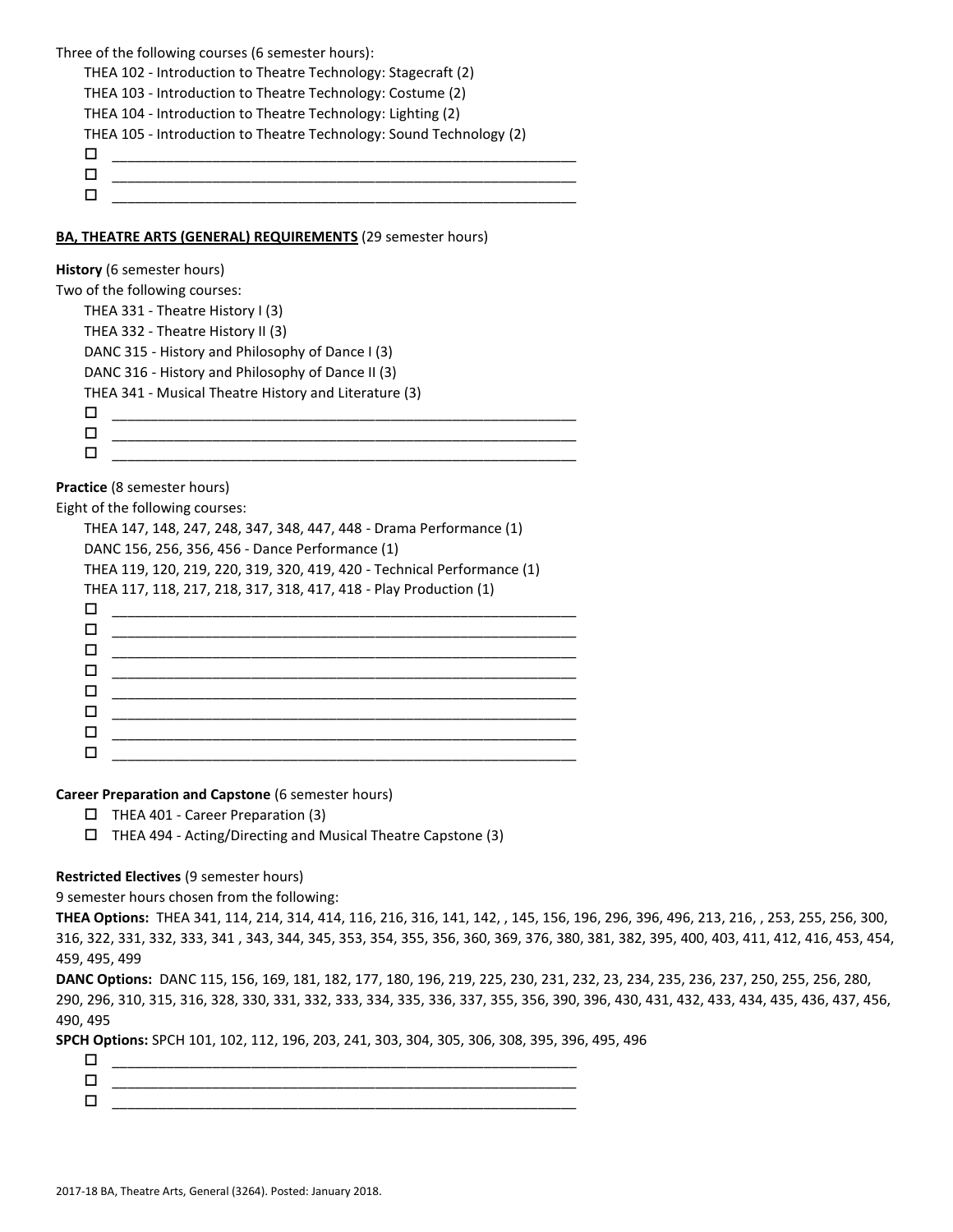**GENERAL ELECTIVES** (All college level courses appearing on your final transcript, not listed above that will bring your total semester hours to 120 hours. 27 semester hours)<br> $\Box$